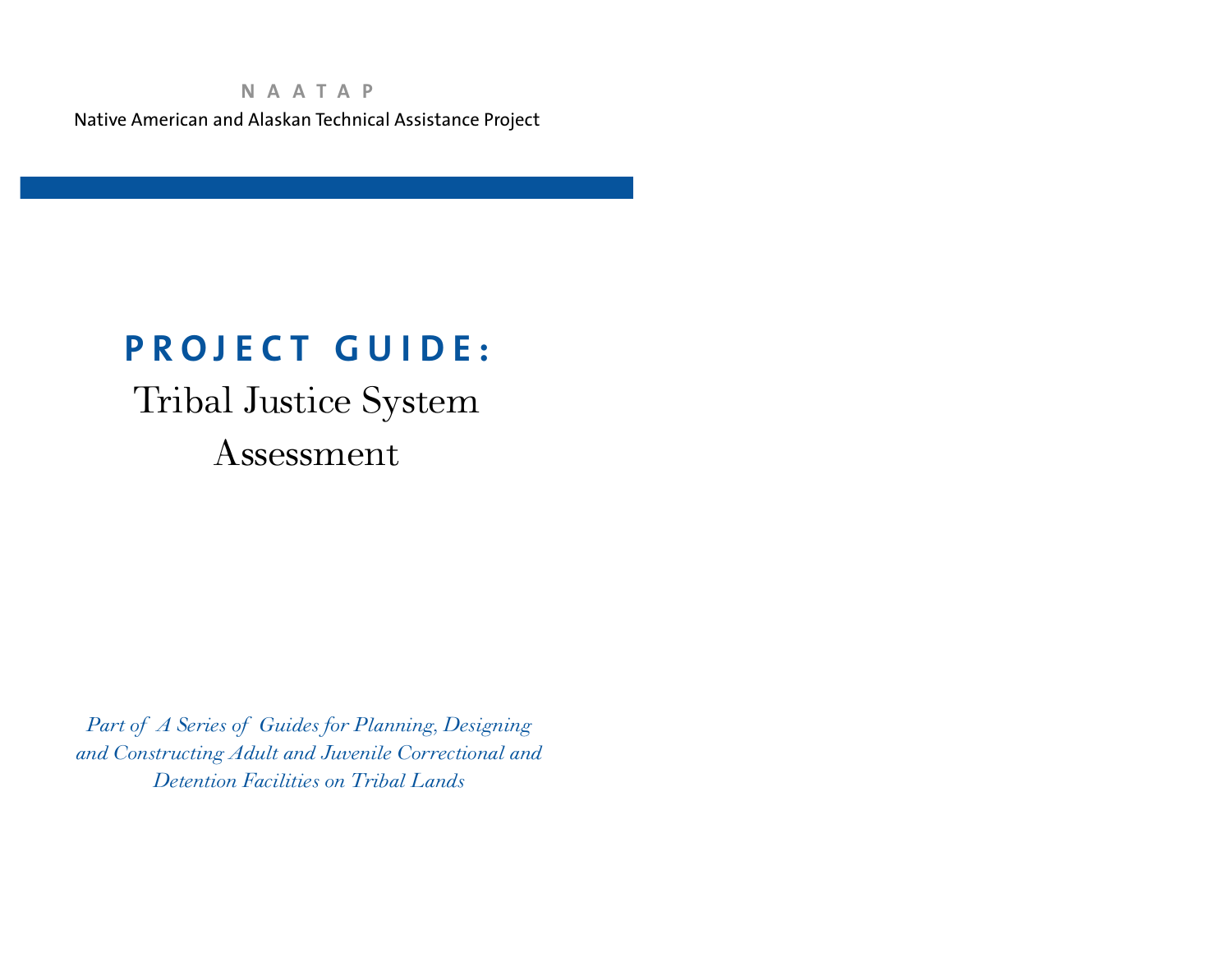The Native American and Alaskan Technical Assistance Project (NAATAP) was created pursuant to an interagency agreement between the National Institute of Corrections and the Bureau of Justice Assistance.

National Institute of Corrections

Morris Thigpen, Director Larry Solomon, Deputy Director

> 320 First Street, NW Washington, DC 20534 (800) 995-6423

Bureau of Justice Assistance

Domingo S. Herraiz, Director Mark Roscoe, Branch Chief

> 810 Seventh Street NW Fourth Floor Washington, DC 20531 (202) 616-6500

Prepared under National Institute of Corrections Cooperative A greement 04S07GIU2 with Justice Planners International LLC (JPI), 29 Donnybrook Drive, Demarest, NJ 07627 and 1179 Clifton Road, Atlanta, GA 30307. principals: Shelley Zavlek and Mark Goldman.

### Purpose

The purpose of each NAATAP Guide is to communicate substantive information concerning a range of subjects that are relevant to the development of adult and juvenile detention and correctional facilities in Indian Country. This series of guides grew out of a recognition that there we re common concerns and questions being raised by tribes and consultants developing new correctional facilities on Native lands throughout the country. The guides seek to provide research and information on issues of common concern to the tribes. These guides also seek to document the knowledge and experience gained by Justice Planners International LLC (JPI) while providing technical assistance to tribes engaged in the facility development process.

### Acknowledgements

JPI acknowledges the assistance of the many consultants who contributed their expertise in the preparation of this series of guides. These materials were developed and reviewed by individuals with diverse backgrounds, expertise and experience in planning and design of juvenile and adult correctional and detention facilities, as well as analysis, design and operation of justice programs, facilities and systems on a local, state and national level.

Points of view and opinions in this document are those of the authors and do not necessarily represent the official position or policies of the U.S. Department of Justice or affiliated agencies. The information is not to be taken as a wa rranty or representation for which JPI assumes legal responsibility. Any use of this information must be determined by the user to be in accordance with the policies of the user's organization and with applicable fed eral, state and tribal laws and regulations.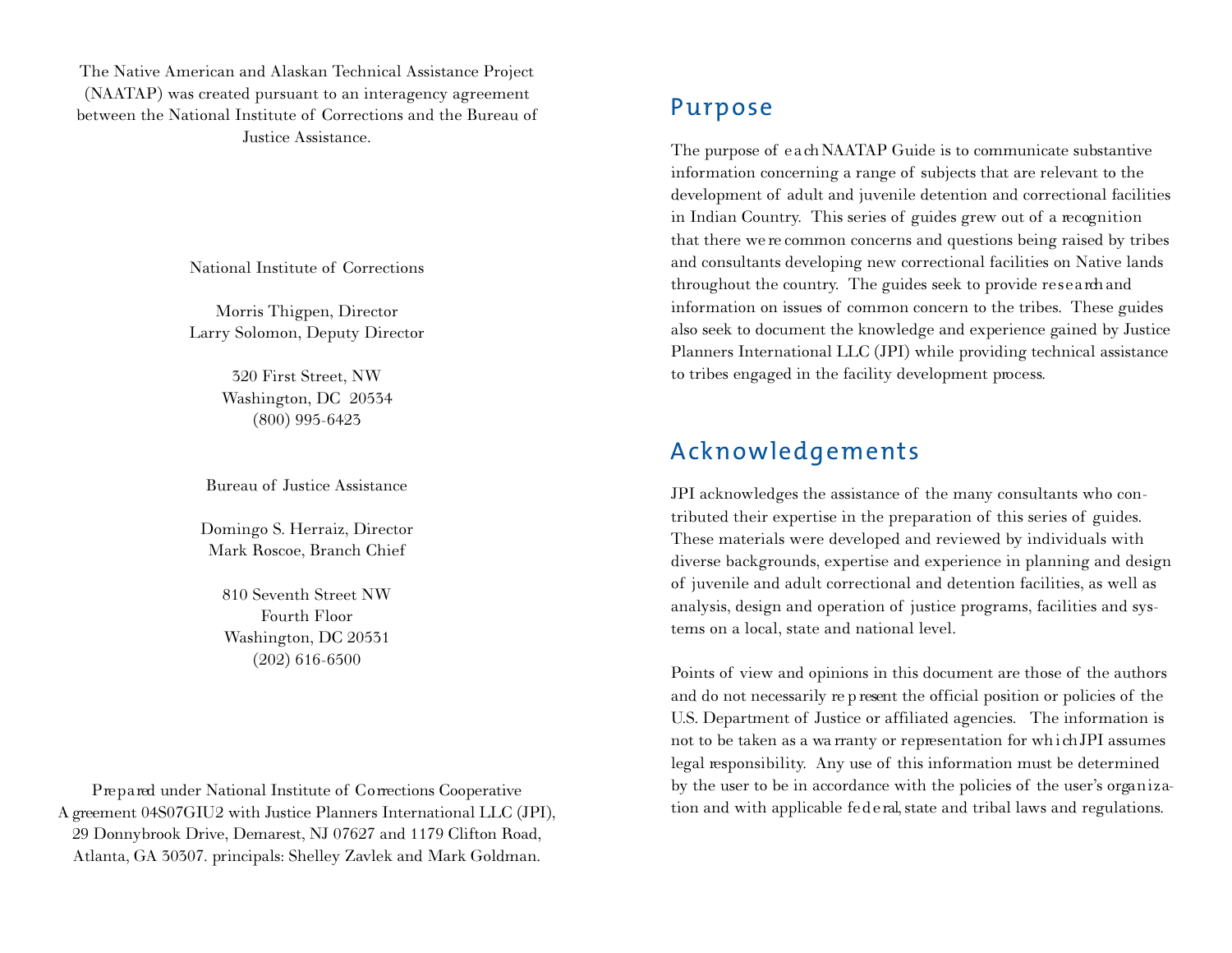**N A A T A P**

Native American and Alaskan Technical Assistance Project

## **P R O J E C T G U I D E :**

Tribal Justice System Assessment

Author

Mark Martin and Justice Planners International LLC (JPI)

JPI Project Staff: Shelley Zavlek and Mark Goldman, Principals; Anthony H. Jones and Joshua LeFrancois, Associates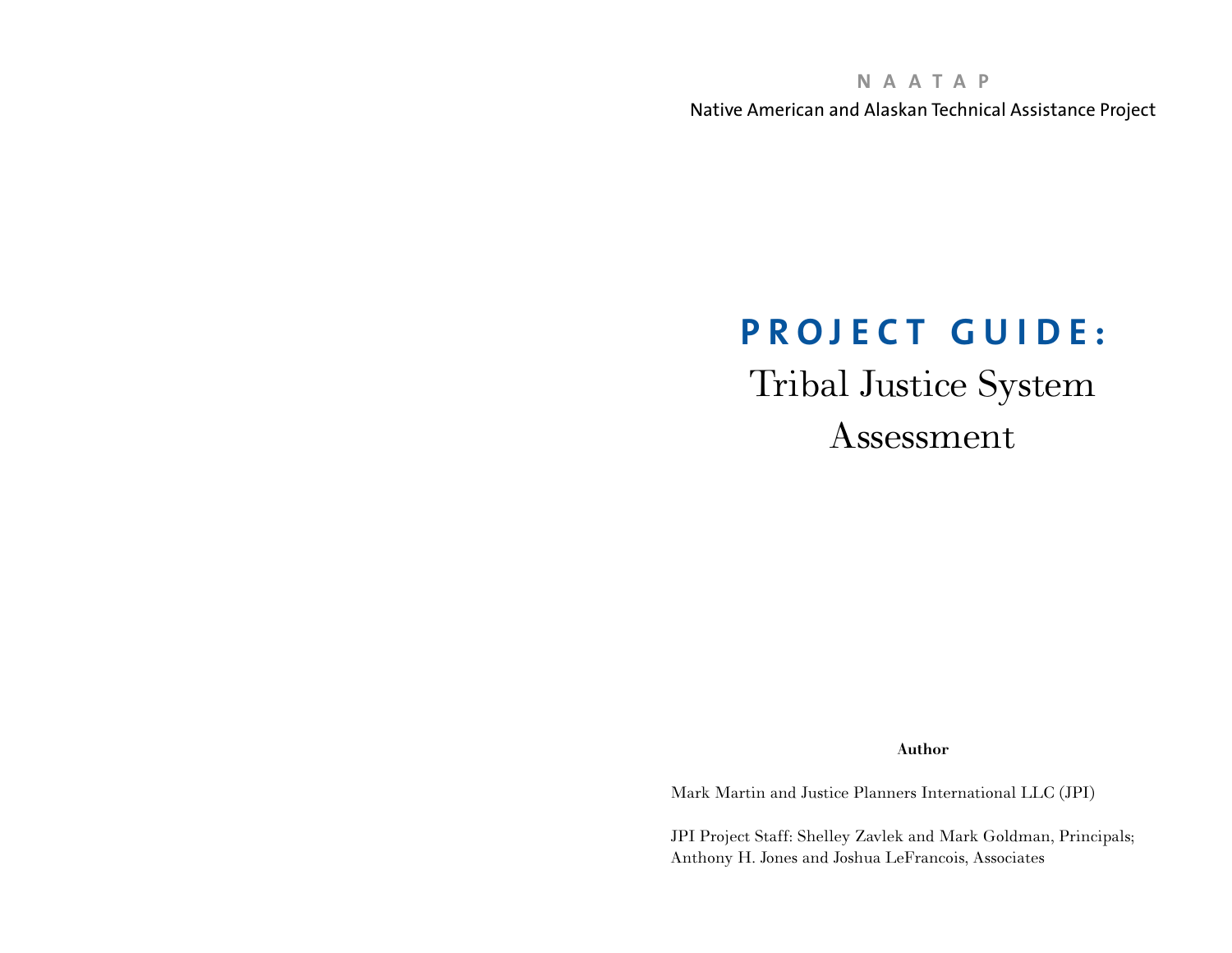## Introduction

Many tribal jurisdictions are facing an increased demand for detention and correctional bed space for both adult and juvenile offenders. Detention and correctional bed space needs are driven by a number of factors, including: (1) policies, practices, and resources available to justice system decision makers; (2) arrest rates for various types of crimes; (3) level of efficiency of the justice system in moving defendants through the adjudicatory process; and (4) the extent to which alternatives to incarceration are available and used. A justice system assessment examines each of these areas.

This guide provides direction to tribal jurisdictions interested in conducting a justice system assessment for the purposes of addressing systemic issues raised in the development of detention and correctional facilities. It also offers a great deal of introductory information to those who may be unfamiliar with the structure of tribal justice systems. It is organized into the following areas:

- What is a Justice System Assessment?
- Impact of the Justice System Assessment on Detention and Corrections Bed Space Needs
- Approach to Conducting A System Assessment
- Steps in the Justice System Assessment Process
- Unique Characteristics of Indian Country Justice Systems

This Guide also includes appendices that provide information on the "Key Parties in the Tribal Justice System" and "Structure of Tribal Justice Systems."

A system assessment is a time-consuming process that requires a level of commitment from all of the stakeholders in the tribal justice system. Tribes taking part in a system assessment can expect to sponsor multiple meetings with the assessment team, including community meetings with public officials, policy makers, community leaders, and citizens, as well as meetings of criminal justice leaders and decision-makers.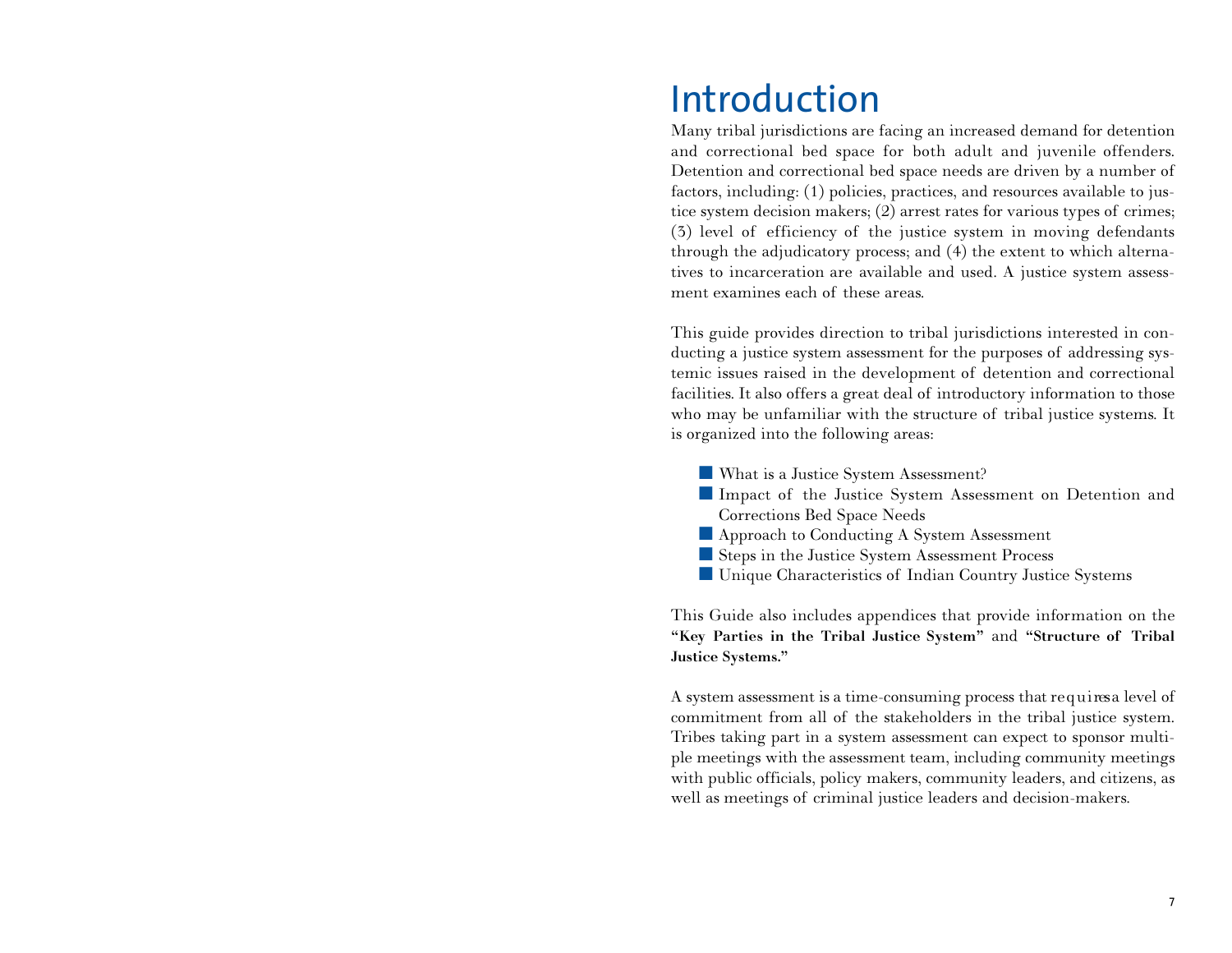## What is a Justice System Assessment?

A juvenile or criminal justice system assessment is a collaborative effort between all stakeholders in a tribal jurisdiction and consultants to develop a shared understanding of how an existing system of sanctions works. A system assessment is conducted to gain a better understanding of these factors and to begin to shape a vision of how the system might look or operate in the future. For the purpose of this discussion, "justice system" refers to all aspects of juvenile or criminal justice case processing that relate to sanctioning or treating juveniles or adults from the point of arrest through sentencing, placement and aftercare, either in a correctional facility or in the community. "Sanctions" refers to the full range or continuum of pre-dispositional and sentencing options that may be imposed upon an alleged or adjudicated juvenile or adult offender. A thorough system assessment requires, among other things, a complete analysis and understanding of the full range of sanctions in the tribal justice system.

As such, the justice system assessment requires an examination of the diverse perspectives and experiences of the many different stakeholders operating within the tribal justice system. *(See Appendix A - Key Parties in the Tribal Justice System.)* This assessment should help tribal justice system stakeholders reach consensus about the current state of the system, how well it is working, and how it might be improved. The results may then be used to reevaluate or modify the available sanctioning options, programs or processes available in the tribal system. They may also help refine forecasts of future bed space needs or to identify opportunities for better management of existing bed space capacity in either the adult or juvenile justice systems.

<sup>1</sup> Justice system assessments are typically conducted to comprehensively study the needs and issues of a jurisdiction's overall justice system including law enforcement, courts, prosecution, corrections, probation, and alternative programs. Jurisdictions also conduct system assessments to assess the impact of the justice system on particular components within the system (e.g. the impact of law enforcement, courts, probation, etc. on the detention and corrections programs). This guide describes the use of justice system assessments for the latter purpose.

## Impact of the Justice System Assessment on Detention and Corrections Bed Space Needs

A primary goal of a justice system assessment is to identify and address system inefficiencies and needs in order to improve the functioning of the system to better manage bed space utilization.

The manner in which the justice system is structured and the policies and decisions of key players in the justice system will have a critical impact on the tribe's correctional and detention bed space needs. Thus it is important to view the need for detention or correctional beds from a systems perspective. The manner in which cases are processed by justice system agencies, or the availability of alternative programs, can impact the number of detention admissions and/or the length of stay of persons in custody. Changes in either of these factors can significantly affect the size and/or characteristics of the detention and corrections populations.

The system assessment must view detention and correctional facilities as one integral component of a broader justice system that is comprised of a number of other component parts, including law enforcement, prosecutors, courts, and probation. The decisions of the various justice system officials in the course of their day-to-day processing of persons through the justice system determine how the detention or correctional facility is used. Accordingly, it is important for justice system officials to be in agreement regarding the purpose and role of detention and incarceration in the system. Following are some of the many ways in which detention and correctional facilities serve the various components of the justice system (Beck, 2001):

- Hold new arrestees who are pending arraignment, or awaiting trial, conviction, or sentencing;
- Hold alleged probation, parole, and bail-bond violators pending revocation proceedings;
- Hold mentally ill persons who have been charged with or convicted of a criminal offense, and who are a danger to themselves or others until they can be evaluated by mental health professionals and referred for proper treatment;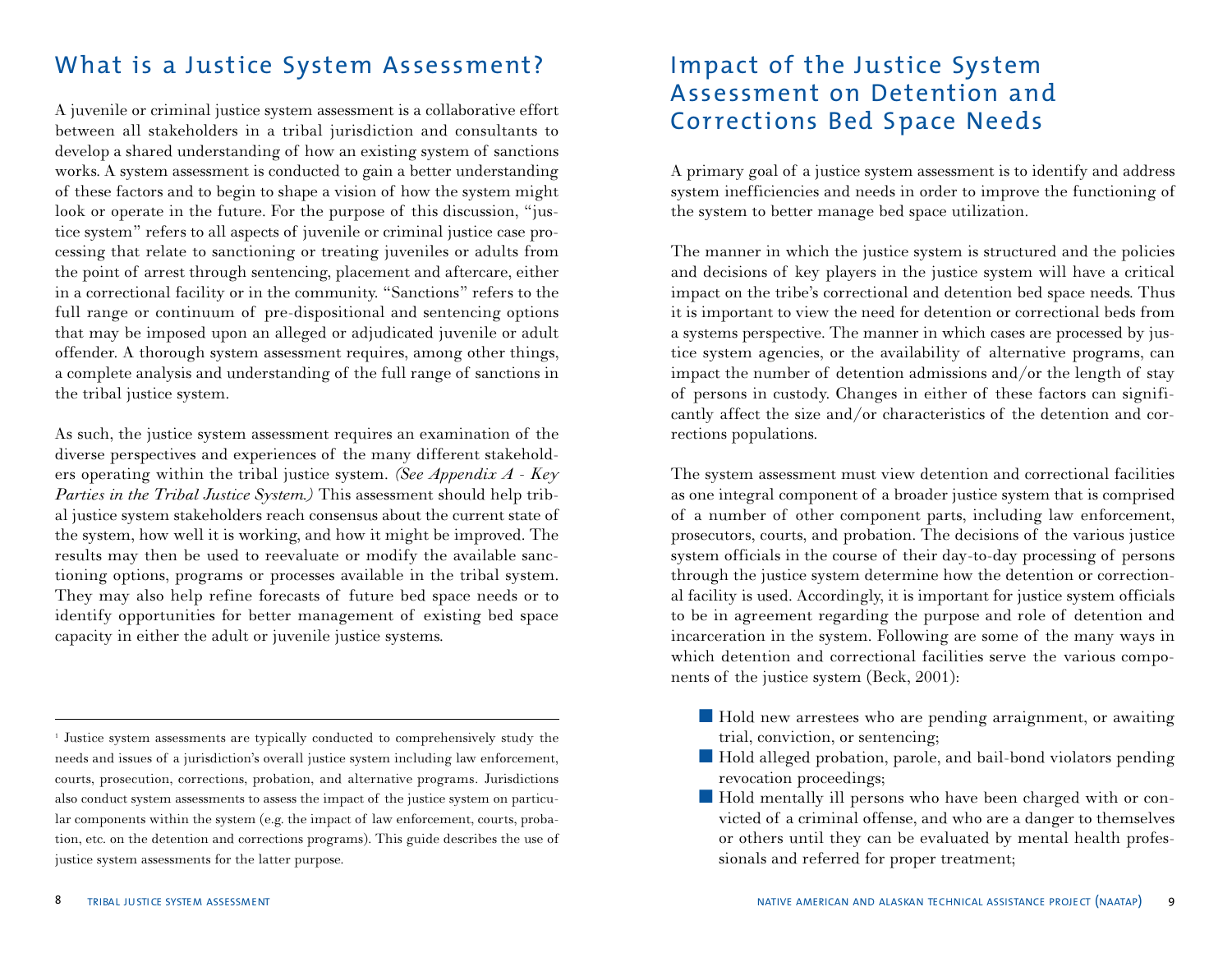- Hold intoxicated persons who have been charged with or convicted of a criminal offense, and who become violent and assaultive, or who may be destroying property, until they are sober and in control of their behavior;
- Detain drunken drivers so they cannot return to vehicles and drive while intoxicated;
- Hold domestic violence offenders in custody to prevent a hostile situation from escalating into a tragedy;
- Hold individuals for protective custody and for the courts as witnesses;
- Hold offenders found in contempt of court for violating courtordered conditions such as: violation of restraining orders; failure to appear on police citations, or release on recognizance; failure to pay court costs, fines, and victim restitution; non-payment of court-ordered child support; or failure to comply with other conditions of pre-trial release or court-ordered sanctions such as failing to attend substance abuse or other treatment programs;
- Hold pre-sentenced/pre-adjudicated and convicted offenders awaiting transfer to state, federal, or private institutions;
- Hold convicted offenders serving a sentence (generally under one year, although in some tribal facilities, some inmates serve multiple consecutive one year sentences);
- Hold offenders as a sanction for probation or parole violations which can range from a few day "wake-up call" to serving the remainder of the time that they were placed on probation or parole;
- Facilitate reintegration into families and Tribal communities of those who have served most of their sentences in federal, state, or private facilities.

The lack of alternatives to detention and incarceration will also affect detention and correctional facility use. Judges often face the dilemma of not having adequate pre-trial supervision or sentencing options. Detention or corrections, by default, becomes the primary option for dealing with the majority of repeat minor offenders. The acceptance of alternatives may also be a problem; some judges do not make the best use of available alternatives.

Justice system functional inefficiencies may also contribute to the excessive utilization of detention and corrections bed space. Delays in

the case processing of persons in custody have a direct and severe impact on the length of detainment. Delays may be caused for multiple reasons. These include: courts meeting infrequently; backlogs of court dockets, excessive use of continuances, untimely completion of pre-sentence reports; inexperienced judges and attorneys; and too few beds in other facilities to which inmates may be sentenced, such as private drug treatment facilities.

Detention and corrections officials have little control over who comes to jail or how long they stay. Unless there is a court-imposed cap or local intake standards have been established through tribal ordinance or by the tribal court, detention and corrections officials generally cannot refuse to accept custody of legally-detained individuals simply because the facility is full. The officials must find room in the facility or make arrangements with detention or correctional facilities in other jurisdictions to house the detainee. Furthermore, detention and corrections officials generally may not unilaterally release detainees unless the court has delegated specific release authority (e.g. Release on Recognizance, Third-party Release, etc.)

## Approach to Conducting A System Assessment

A thorough justice system assessment will involve numerous individuals in a process of information collection and analysis. This process may include a combination of interviews, meetings, review of information systems, program and site visits, community meetings and examination of current and archived data. The information collected must be reviewed, analyzed, discussed with justice system officials and Tribal leaders, and then synthesized into a report. The report must then be reviewed and revised until all parties can reach consensus on the current state of the system, where problems may exist, and an approach for dealing with those problems that will achieve a shared vision for the future. As steps are taken to implement system improvements, consideration should be given to establishing a process for collecting and analyzing data on key system performance indicators on an ongoing basis. Tribal officials can then monitor how the system is being used and make adjustments in policies or availability of resources, as necessary, to keep the system on track with that shared vision.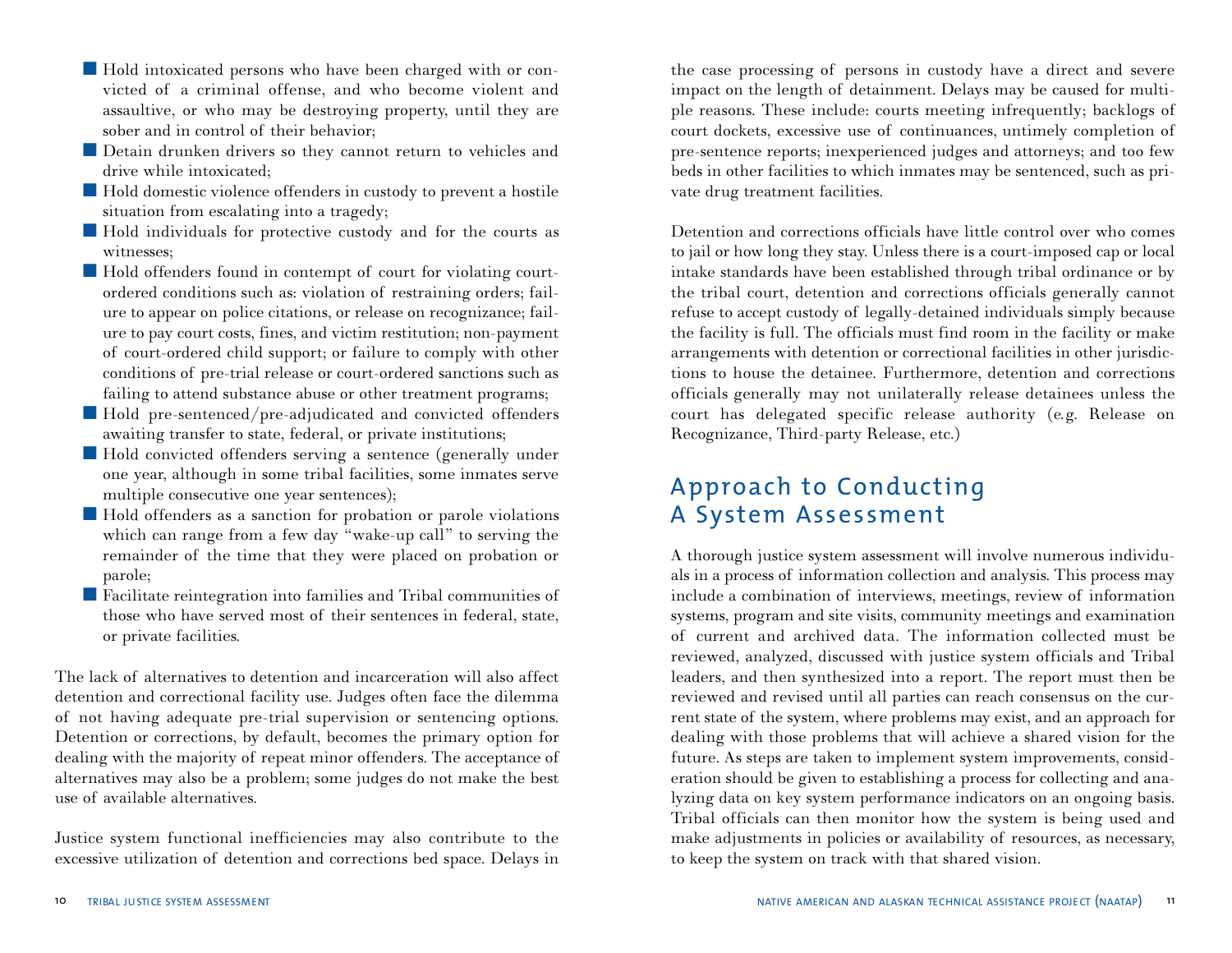## Steps in the Justice System Assessment Process

The major steps in conducting a tribal justice system assessment are outlined below:

#### I. Develop a Community Profile

Describe the following characteristics of the community:

- *Geographic area* location, size, climate, land use, etc
- *Resident population* demographic breakdowns (age, gender, income, marital status, educational attainment, etc.); population projections for the Native population (unless the nonnatives on the reservation or native village will also be using the tribal correctional facility).
- *Economy of the jurisdiction* major industries, if any; economic trends; unemployment levels; poverty levels, etc
- *Assets and infrastructure of the jurisdiction* recreational facilities, libraries, shopping, transportation systems, health care, etc.

The community profile will yield information about issues and trends in the community that may impact detention usage.

#### II. Assess Criminal Justice Resources

Describe the criminal justice resources currently available within the tribe's jurisdiction as well as other resources used by the tribal jurisdiction (e.g. county jails, other tribes' facilities, state and federal facilities, off-reservation private placements, etc These resources may include, but are not limited to:

- *Police Department*
- *Court Services* including probation and any entities that use traditional approaches to dispute resolution

■ *Prosecution and Defense Bar* 

- *Adult Detention Facilities and Operations*
- *Juvenile Detention Facilities and Operations*

■ Community programs for offenders – including such programs as day reporting, electronic monitoring, community service, mediation, etc.

These descriptions should include each entity's functions, staffing, funding levels and sources, workload, etc. Descriptions should also highlight any major deficiencies or concerns in the facilities and/or operations.

#### III. Assess Other Community Resources

Describe all other community resources that may work cooperatively with the justice system:

- Emergency Services including fire, EMS, etc.
- Physical Health Care Services including services provided to offenders in the community and in custody through Indian Health Services or otherwise
- Mental Health and Substance Abuse Services including services provided to offenders in the community and in custody (both residential and non-residential)
- $\blacksquare$  Juvenile Services including residential and non-residential services
- Social Services
- Schools and providers of educational services

These descriptions should also include information about the extent to which they serve the offender population or otherwise address justice system needs. They should highlight barriers or problems encountered in providing services to this population.

#### IV. Research Historical Justice System Trends and Analyze Data

Collect and analyze the following types of data:

- *Law Enforcement Data* including arrest data, re-arrest data, offense types, use of citations, warrants etc.
- *Court Data* including case filings, types of charges, dispositions, failure to appear rates, bonding practices, etc.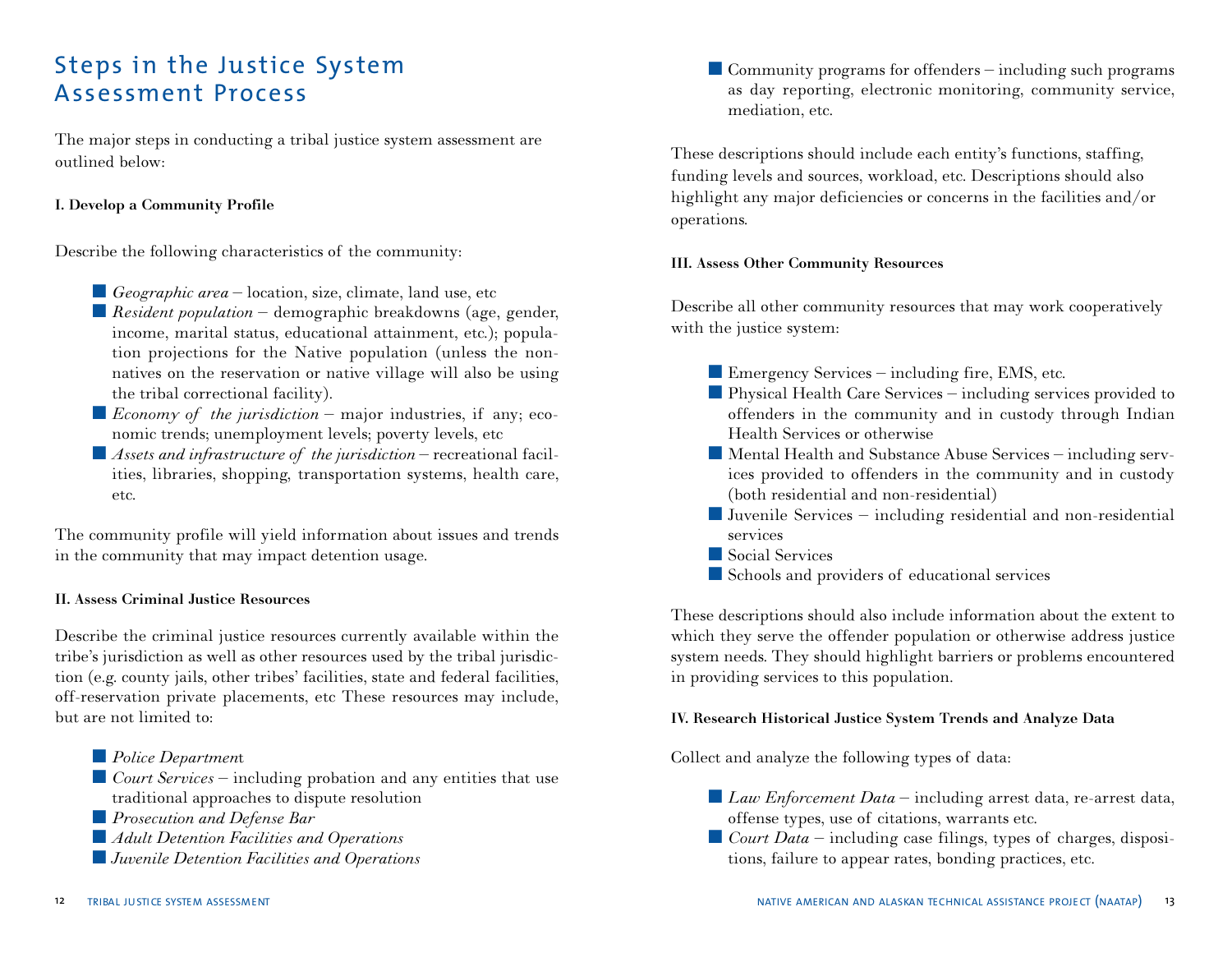- *Detention Data* including admission and release data, average daily population, average length of stay, offender profile data  $(age, sex, education, employment, special needs, charges,$ charge status, charge type, etc), recidivism data, and costs.
- *Probation Data* − including probation commitments and discharges, revocation data, case load data, etc.
- *Use of Alternatives to Incarceration* including number and type of alternatives, target populations and criteria for each alternative, number of offenders served, program completion/success rates, costs, etc.

Information should also be gathered from justice system officials regarding their policies and practices that affect detention use. It is sometimes helpful to construct a diagram as part of this process in order to understand how offenders flow through the justice system. This provides a framework to link together data from various sources that make up the system. As this data is collected and analyzed, the tribe can begin to get a better understanding of the capabilities, deficiencies, and needs of the current system.

Collecting and organizing data in a way that is useful in making policy changes or decisions about resource allocation is a complex undertaking. The Tribal Justice Statistical Assistance Center (TJSAC) is a resource available to tribal jurisdictions looking for help with this process. The TJSAC can provide information on collecting, using, and reporting data on crimes, jails, and victims services. More information about the TJSAC is available at www. tjsac. org or by calling  $(877)$  727-9919.

#### V. Identify Major Issues and System Needs

In conjunction with key system stakeholders, the major issues confronting the tribal justice system should be identified and documented. These should be written statements describing:

■ Problems with existing facilities. The primary focus here is on the adequacy of existing detention and correctional facilities, however deficiencies in facilities serving other parts of the system (e.g. court rooms, detox centers, alternative placements, etc.) may also be factors affecting the use of detention. Where this is the case, these problems should be documented as well;

- Problems in operation and/or service delivery within existing detention and corrections facilities;
- Gaps in the availability of alternative placements and programs for offenders;
- Process or program deficiencies adversely affecting the efficient functioning of the justice system;
- Future system needs including capacity projections for both detention and corrections facilities and alternative programs. This section may address the need for facility improvements or the development of new facilities. It may also address needs relating to staffing, technology, or other resources necessary for the various elements of the justice system to meet future demand and function effectively.

The profile and assessment information collected and analyzed during this process provides the tribe with a picture of their present situation and starting point for planning system improvements.

## Unique Characteristics of Indian Country Justice Systems

Justice systems in Indian Country are similar to those in non-Indian communities. Like their state and local legal system counterparts, most tribal justice systems include law enforcement, judiciary, prosecution, and corrections as basic components (Wakeling et al 2001). In some respects, however, tribal justice systems are markedly different from state and federal justice systems in the areas of jurisdiction, administration, and funding. These differences present some unique challenges to planning for justice-related facilities and services in tribal jurisdictions. (See Appendix B for a general discussion of the "Structure of Tribal Justice Systems.")

*Jurisdiction.* Federal law and federal court decisions have established limits on tribal justice systems' authority over certain kinds of cases and persons. Tribes may assert jurisdiction only over crimes committed by American Indians on their trust land. Non-Indians who commit crimes on trust land do not fall under the criminal jurisdiction of tribes. Generally, tribal criminal jurisdiction is limited to less serious crimes. Sentences are limited to one year and/or a \$5,000 fine, but inmates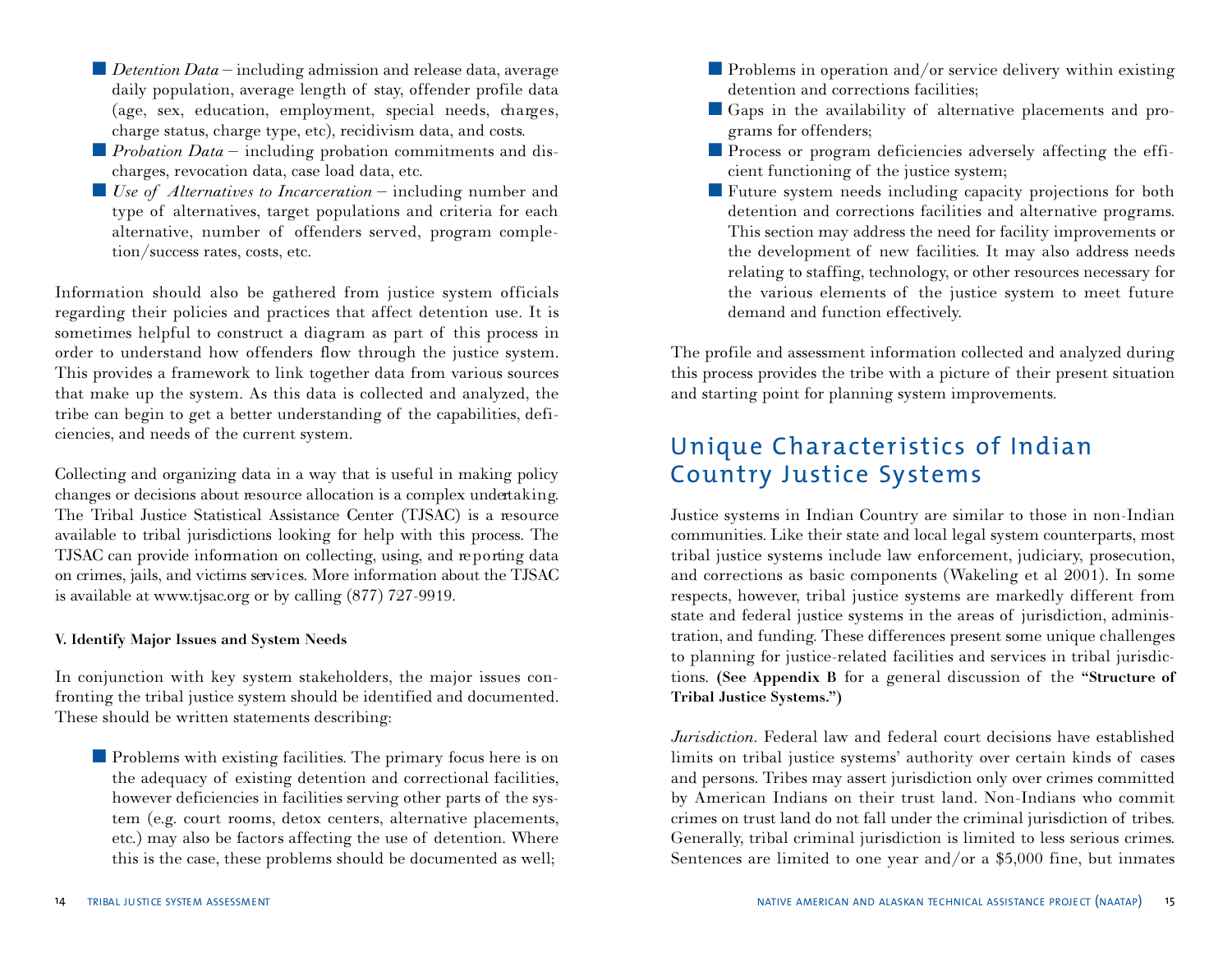may have multiple consecutive sentences. Under the federal Major Crimes Act (Major Crimes Act), more serious crimes fall under the jurisdiction of federal authorities. Federal law provides an exception to this jurisdictional arrangement. Public Law 83-280 (Public Law 280), enacted in 1953 (Act of August 15, 1953), effected a transfer of legal power (jurisdiction) from the federal government to state governments that significantly changed the division of legal authority among tribal, federal, and state governments. Through Public Law 280 Congress gave six states (California, Minnesota, Nebraska, Oregon, Wisconsin; and Alaska (upon statehood)) extensive criminal and civil jurisdiction over tribal lands within the affected ("mandatory") states. Public Law 280 also permitted the remaining states, at their option, to acquire jurisdiction in "Indian Country" (as defined in federal statute 18 U.S.C. 1151).

Before Public Law 280 was enacted, the federal government and Indian tribal courts shared jurisdiction over almost all civil and criminal matters involving Indians in Indian Country, and states had no jurisdiction. (Criminal matters are generally illegal (or criminal) acts that involve a violation of the government's criminal laws, whereas civil matters are generally actions between private parties brought to enforce a right or gain payment for a wrong.). With the enactment of Public Law 280, affected states received criminal jurisdiction over Natives living on Reservations and Tribal Villages. In the affected states, the federal government gave up control over crimes in Indian Country (those involving Indian perpetrators and/or victims). Indian Nations lost control over many criminal and civil matters within their respective territories due to the policies of the federal and state governments.

This divided jurisdictional arrangement often complicates efforts to assess needs and develop comprehensive responses to crime problems on reservations.

*Administration.* Administrative arrangements for various justice system functions in Indian Country are complex. Justice system operations may include a mix of tribal, federal, state, and county agencies and employees. In some many tribal jurisdictions the Bureau of Indian Affairs provides most of the justice system functions. Law enforcement and detention services in these jurisdictions are provided by BIA police, supervised by the BIA Office of Law Enforcement Services. The BIA also operates Courts of Indian Offenses in some of these jurisdictions.

These courts operate under the authority of federal regulations rather than a tribal justice code.

Many tribes have exercised their authority under Public Law 93-638 to assume responsibility for some or all justice system functions otherwise administered by the BIA (See Indian Self-Determination Act, 25 USC 450 et seq.). In these cases, contracts are established between the tribes and the BIA to perform specific functions. The contracts outline the organizational structure for the function, performance requirements, and a budget.

Some tribes receive funding for justice system functions directly from the federal government under self-governance provisions of Public Law 93-638. Under this administrative arrangement, the tribes receive block grants to fund justice services rather than specific budgets. In these cases, the tribes have much more freedom and control over the administration of justice system functions.

In any of the arrangements described above, responsibility for handling more serious crimes on trust lands falls to the FBI. American Indians and Alaskan Natives charged with serious offenses falling under the Major Crimes Act have their cases heard in federal court. Sentences of those convicted in federal court are usually carried out in federal facilities.

In tribal jurisdictions falling under Public Law 280, state and local authorities provide justice system functions. In these cases neither the tribes nor the BIA is involved in justice system operations.

The arrangements described above typically lead to justice system organizational arrangements involving multiple governments (local, state, federal, tribal) each with their own employees responsible for various aspects of justice administration. Planning for justice system improvements must include efforts to coordinate and unify policies of these various entities.

*Justice System Funding.* Much of the funding for justice services in Indian Country (with the exception of  $PL - 280$  jurisdictions) comes from the federal government through the BIA. Many tribes supplement federal funding with tribal funds, but often their resources are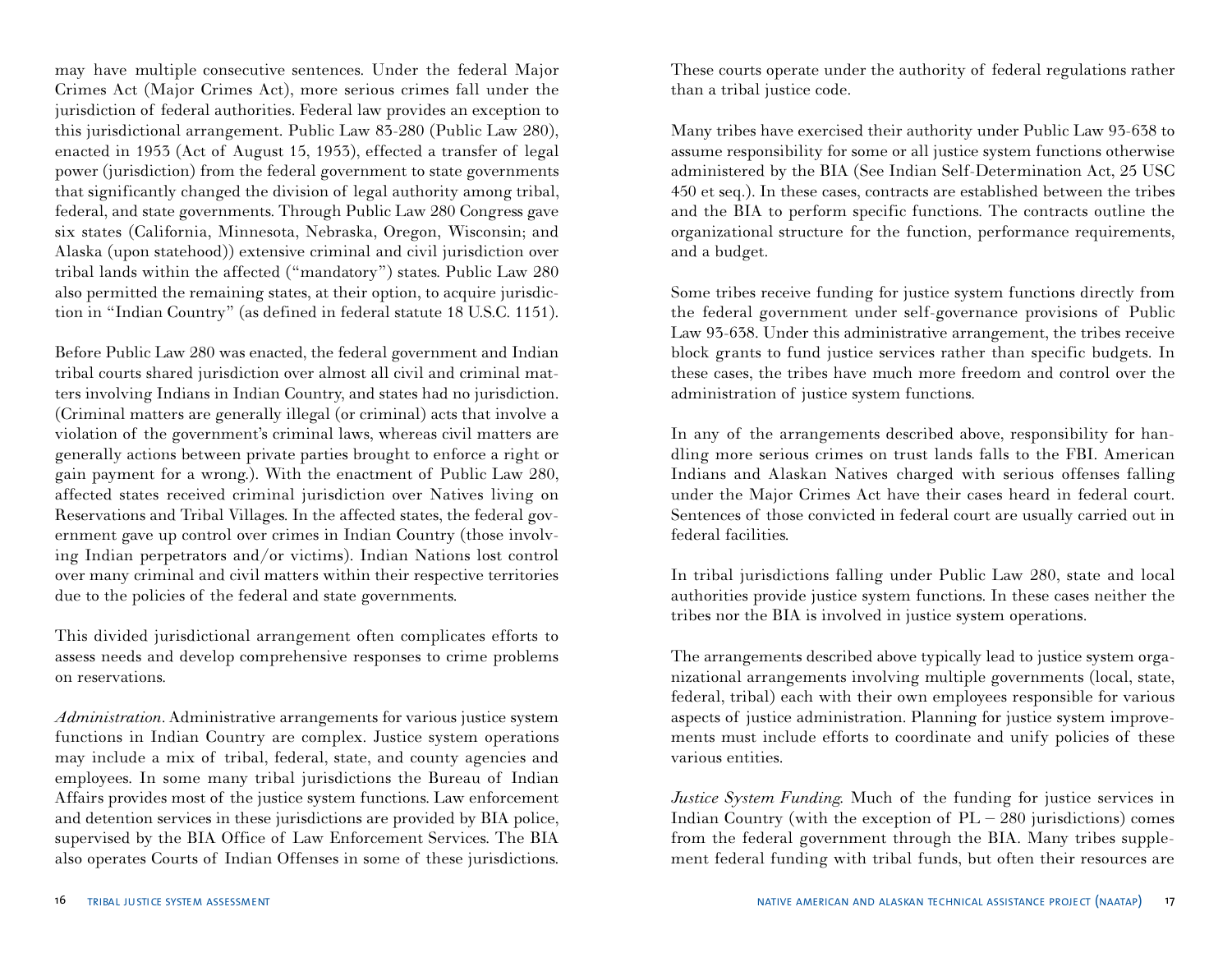limited. Historically, justice systems in Indian Country have been inadequately funded.

## **Summary**

A justice system assessment is useful in evaluating the factors that impact use of detention and corrections bed space. The justice system is comprised of a number of key decision-makers whose policies and practices affect the use of detention or corrections. An assessment of those policies and practices, as well as the programs and resources available to the system, can identify factors that contribute to inappropriate use of detention and corrections resources. A justice system assessment forecasts future bed space needs, impacts of and needs for new or expanded alternatives to incarceration and justice system changes, the number of staff needed, and operational and initial costs.

## Appendix A

#### Key Parties in the Tribal Justice System

The tribal justice system is comprised of a number of key decisionmakers whose policies and actions influence the functioning of the system and, ultimately, the use of detention beds. The key parties and their roles within the system are outlined below:

- Tribal Police Chief establishes policies governing arrest, use of citations, diversion; establishes enforcement priorities; makes staff deployment decisions; influences case investigation time
- Tribal Court Judges establishes pre-trial release criteria and bond schedules; establishes court dockets; guides case progression; influences use of detention and alternatives to incarceration; impacts number and categories of inmates and detainees and length of stay
- $\blacksquare$  Tribal Prosecutor decides what cases to prosecute and level of charges; makes pre-trial release and sentencing recommendations; negotiates plea bargains; may administer pre-trial diversion programs
- Public Defender or Advocate can influence case progression; negotiates plea bargains; makes pre-trial release and sentencing recommendations
- $\blacksquare$  Probation Officer conducts pre-sentence investigations, supervises offenders on probation; may supervise accused offenders on pre-trial release; may broker and coordinate services for offenders; initiates revocation process for probation violators; may make sentencing recommendations
- Detention Administrator maintains detention facility; securely detains committed offenders pre-trial or as a sentence; may provide work or education release opportunities; coordinates services for offenders in custody
- $\blacksquare$  Indian Health Service provides physical and mental health care services, including substance abuse treatment, for alleged and convicted offenders in custody; coordinates planning for development and delivery of health care services for community; conducts safety and sanitation inspections of detention facilities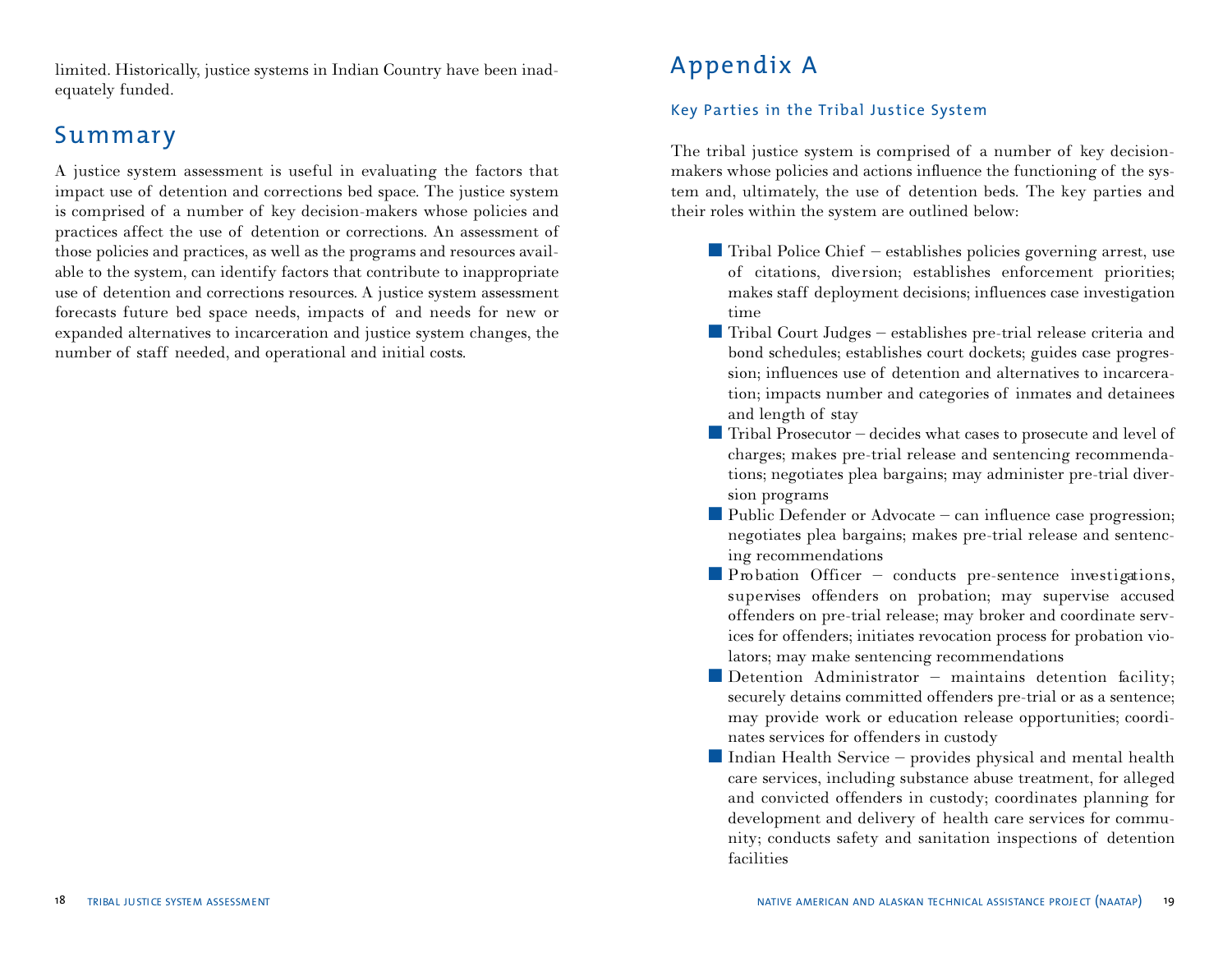- Behavioral Health Services Administrator part of IHS; may provide mental health assessments, crisis intervention, and MH treatment services for offender population
- Substance Abuse Treatment Services Administrator may provide substance abuse assessment and treatment services for offender population
- Children and Family Services Administrator may provide shelter and foster care services; family support services; family counseling; and assessment and case planning services for juvenile offenders
- $\blacksquare$  School Administrator provides education services for juvenile offenders; may provide adult basic education and literacy services for adult offenders
- Workforce Development Administrator provides job training and placement services for juvenile and adult offenders
- Tribal Council Member (Law and Order Committee Chair) establishes law and order code and children's code that govern operation of the justice system; approves budget requests of justice agencies; supervises justice agencies on behalf of tribe under 638 contract
- Tribal Finance Director manages budget process; makes budget recommendations to Tribal Council; may assist in contract development and administration; may assist in grant writing
- $\blacksquare$  Tribal Planner assists with strategic planning, data collection and analysis; may assist with grant writing; may assist with system coordination efforts
- Elders and other community members anchors the system in values, traditions, and beliefs that are important to tribal community members; may participate in traditional approaches used as alternatives to formal justice system
- BIA Agency Superintendent communicates funding and resource needs to federal authorities; communicates BIA priorities to tribe; provides technical support for contract development and funding requests
- BIA Office of Law Enforcement Services may provide justice system services directly; monitors quality of services provided by tribe under 638 contract; provides technical assistance to tribes in establishment and administration of justice services; reviews plans for facilities and programs; contracts with and funds tribes to provide justice system functions

## Appendix B

#### Structure of Tribal Justice Systems

Many tribal justice systems mirror the justice systems that exist in non-Indian communities. They include the basic components of law enforcement, judiciary, prosecution, and corrections. They follow similar rules and procedures and typically operate under a law and order code enacted by the tribe. The code defines the types of cases falling under the jurisdiction of the tribe and lays out the procedures for their prosecution and disposition. Some tribes may also have a separate Children's Code that establishes procedures for the handling of abuse, neglect, and delinquency issues. Some tribal jurisdictions have also adopted alternative approaches to resolving disputes by establishing traditional courts that use such methods as Peacemaking or Sentencing Circles. (Jones, 2000)

*Law Enforcement Services.* Tribal police departments may be administered by the tribe under a 638 contract or by the BIA. Law enforcement functions generally include patrol, investigations, dispatch, and detention. Typical staffing of law enforcement includes command staff, police officers, detention officers, and civilian (dispatch and support) staff. Law enforcement staffing may also include criminal investigators if that function is not provided by the BIA Office of Law Enforcement Services.

*Court Services.* Most tribal courts are administered by the tribe under a 638 contract. There are a few remaining Courts of Indian Offenses operated by the BIA. Judges are generally appointed by the tribal council, although they are elected in some jurisdictions. Most systems have a prosecutor or someone to present cases to the court on behalf of the tribe. Many tribes do not have public defenders as free representation of indigents is not required in tribal court. Defendants do have a right to representation, however, by an attorney or lay advocate. Justice systems in Indian Country tend to use non-attorneys as judges, prosecutors, and defense counsel to a much greater extent than in non-Indian communities. (Wakeling et al., 2002)

*Probation.* Options available to the court for those convicted of offenses are generally limited to either probation or detention. The tribal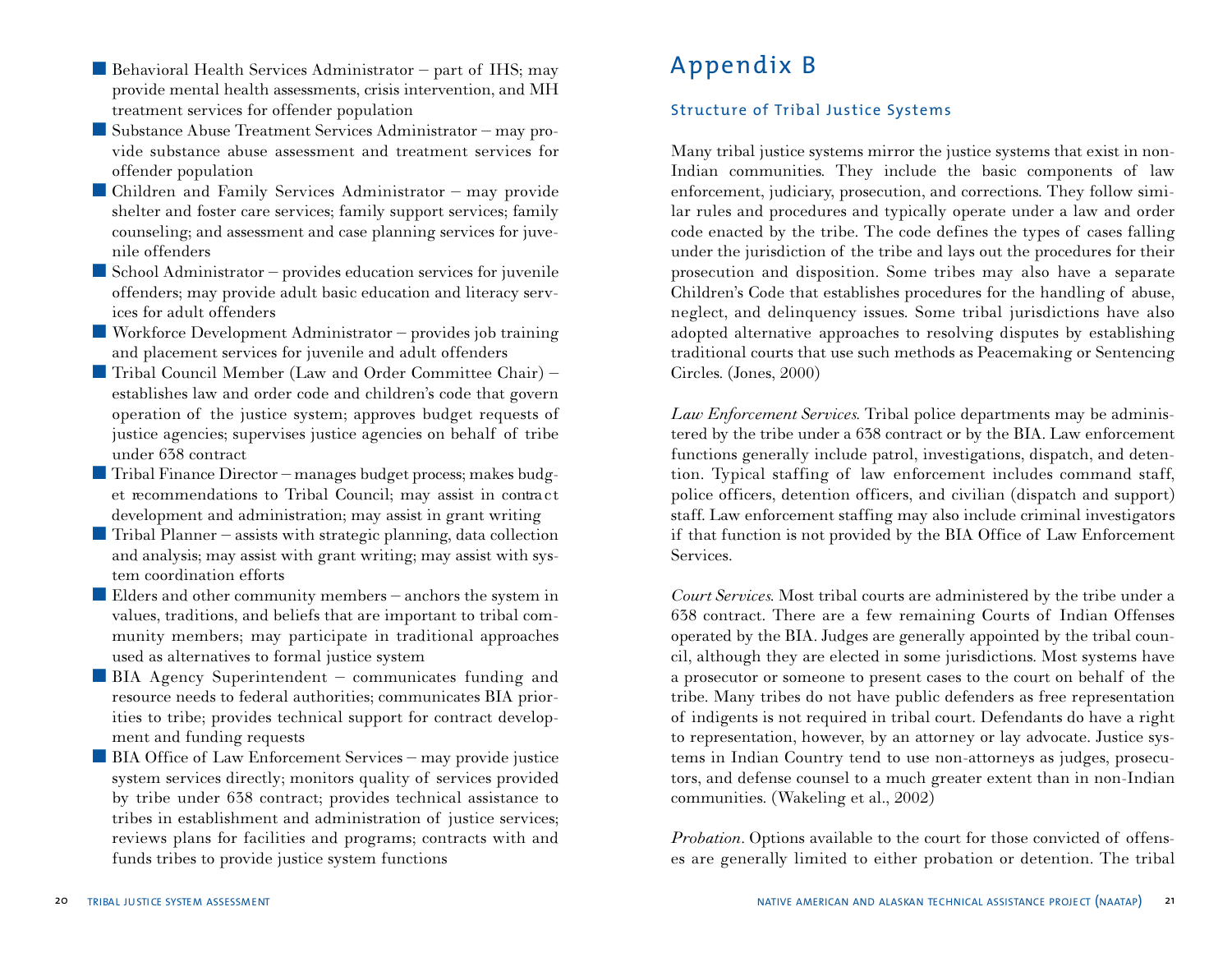court administers probation in most tribal jurisdictions. Probation officers provide pre-sentence investigations for the court and field supervision of offenders placed on probation. In many jurisdictions, probation officers have horrifically high caseloads and limited funding to pay for services for offenders.

*Detention*. If the tribal jurisdiction has a detention facility, it is generally administered by the tribal police. If no detention facility is available, tribal jurisdictions may contract with local city or county facilities or with a neighboring tribe to house their offenders. Many older tribal detention facilities we re designed for short-term holding only and lack the living and program space required for offenders serving longer sentences. Many also lack sufficient staff to do more than provide minimal 24-hour coverage. A few newer facilities have been constructed that have provisions for providing in-house education and treatment services.

*Treatment Services.* Tribal jurisdictions usually have behavioral health and substance abuse treatment programs that serve the jurisdiction, although these services are often not adequate to meet the needs of the community generally. Where treatment services are available, courts may order offenders into treatment as a condition of probation. In some jurisdictions, arrangements have been made for community treatment services to be provided to offenders in detention. Health-related services for offenders are typically provided by the Indian Health Service or tribal health service providers working under a 638 contract with IHS.

In some jurisdictions, there are children and family programs that provide services to ungovernable and delinquent youth. These services may include shelter or foster care or other non-residential services necessary to address the issues that brought the youth to the attention of the court.

*Case Flow Process.* The case flow process in Indian Country justice systems is similar to that of non-Indian jurisdictions. The process includes arrest, adjudication, and disposition phases with time parameters associated with various steps to guide case progression. Typical case processing in tribal justice systems might include the following steps: 1) arrest; 2) initial appearance; 3) arraignment; 4) pre-trial conference; 5) trial; 6) pre-sentence investigation; and 7) sentencing. Tribal courts

process a tremendous number of cases each year. They often lack the staffing, facilities, and technology to efficiently manage the workload. Delays in processing cases are often cited as a contributing factor in detention facility overcrowding.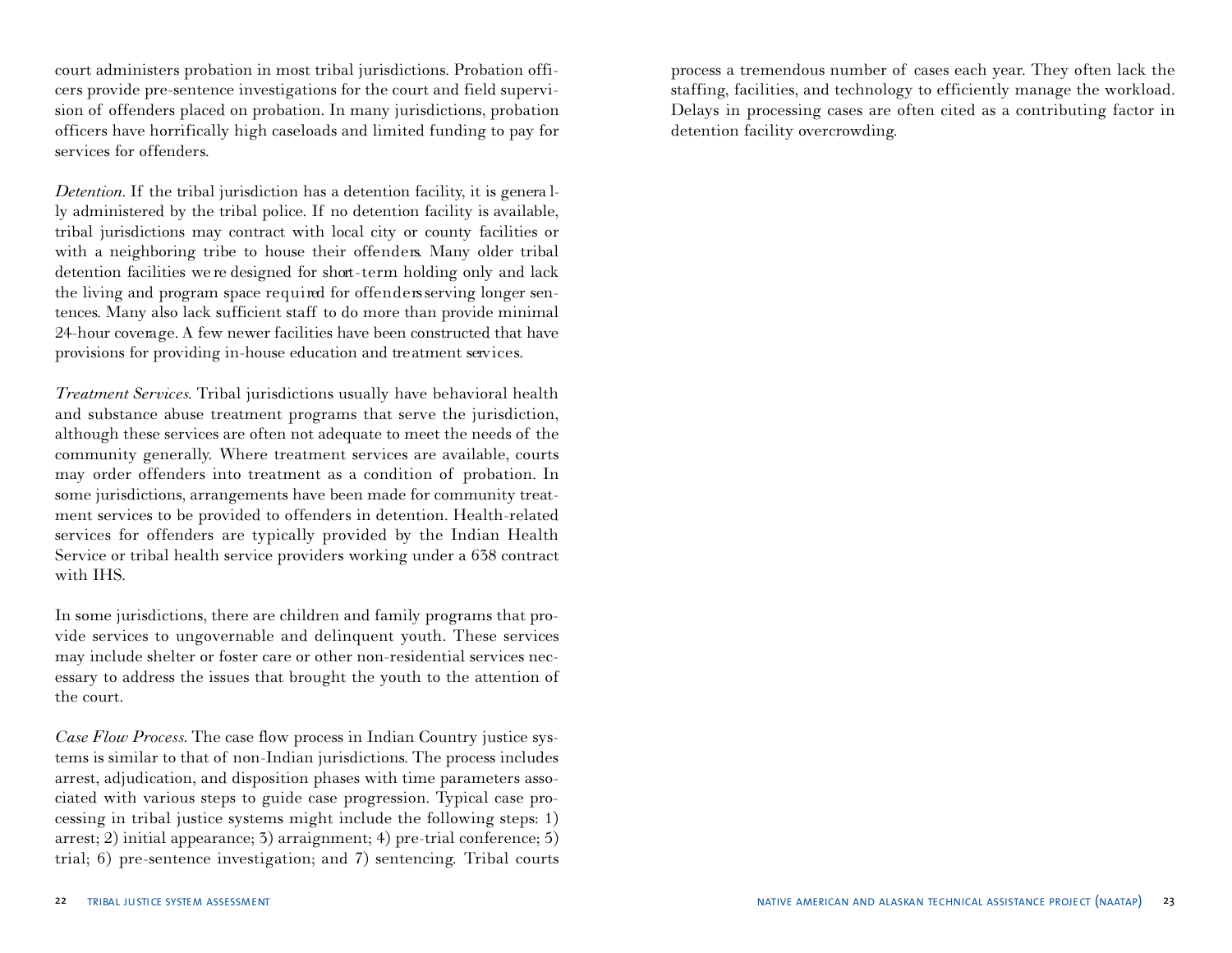## **Bibliography**

18 U.S.C. 1151 defines "Indian Country" as "(a) all Indian lands within the limits of any Indian reservation under the jurisdiction of the United States Government, notwithstanding the issuance of any patent, and, including rightsof-way running through the reservation, (b) all dependent Indian communities within the borders of the United States whether within the original or subsequently acquired territory thereof, and whether within or without the limits of a state, and (c) all Indian allotments, the Indian titles to which have not been extinguished, including rights-of-way running through the same."

Act of August 15, 1953, ch. 505, 67 Stat. 588-590 (now codified as 18 U.S.C. 1162, 28 U.S.C. 1360 and other scattered sections in 18 and 28 U.S.C.).

Beck, Allen J. and Karberg, Jennifer C., "Prison and Jail Inmates at Midyear 2000", Bureau of Justice Statistics Bulletin, March 2001.

Bureau of Justice Assistance, *A Second Look at Alleviating Jail Overcrowding,* (Washington, DC, US Department of Justice, Office of Justice Programs, 2000).

Cunniff, Mark A., *Jail Crowding: Understanding Jail Population Dynamics,* (Washington, DC, National Institute of Corrections, 2002), NIC Accession Number 017209.

Indian Self Determination and Education Assistance Act, 25 USC 450 et seq.

Jones, B.J., *Role of Indian Tribal Courts in the Justice System,* (Washington DC, US Department of Justice, office of Justice Programs, 2000).

Major Crimes Act of 1885, 18 USC 1153.

Minton, Todd D., *Jails in Indian Country,* 2001, Bureau of Justice Statistics Bulletin, May 2002, NCJ 193400.

Public Law 280, 25 USC 1321-1326; 28 USC 1360; 18 USC 1162.

Tribal Justice Statistical Analysis Center, www.tjsac.org.

Wakeling, Stewart, Jorgensen, Miriam, Michaelson, Susan, and Begay, Manley, *Policing on American Indian Reservations,* (Washington DC, US Department of Justice, Office of Justice Programs, 2001) NCJ 188095.